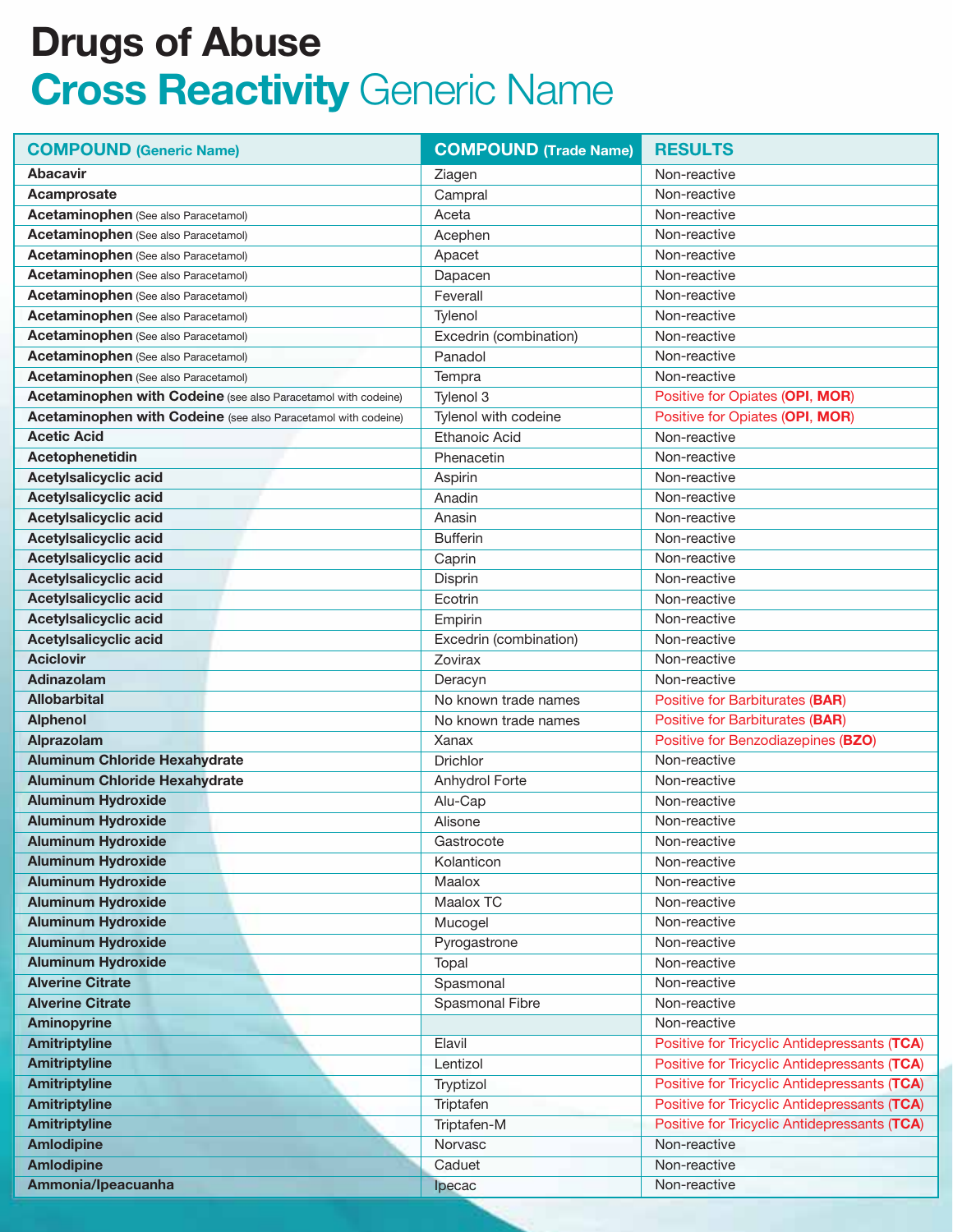| <b>COMPOUND (Generic Name)</b>    | <b>COMPOUND</b> (Trade Name) | <b>RESULTS</b>                  |
|-----------------------------------|------------------------------|---------------------------------|
| <b>Amobarbital</b>                | Amytal                       | Positive for Barbiturates (BAR) |
| <b>Amobarbital</b>                | Tuinal                       | Positive for Barbiturates (BAR) |
| <b>Amoxicillin or Amoxycillin</b> | Amoxil                       | Non-reactive                    |
| <b>Amoxicillin or Amoxycillin</b> | Amoram                       | Non-reactive                    |
| <b>Amoxicillin or Amoxycillin</b> | Augmentin                    | Non-reactive                    |
| <b>Amoxicillin or Amoxycillin</b> | Heliclear                    | Non-reactive                    |
| <b>Ampicillin</b>                 | Penbritin                    | Non-reactive                    |
| <b>Ampicillin</b>                 | Polycillin                   | Non-reactive                    |
| <b>Ampicillin</b>                 | Principen                    | Non-reactive                    |
| Amylmetacresol                    | <b>Strepsils</b>             | Non-reactive                    |
| <b>Anhydrol forte</b>             |                              | Non-reactive                    |
| <b>Antabuse</b>                   | Disulfiram                   | Non-reactive                    |
| <b>Antipyrine</b>                 | 4-Dimethylaminoantipyrine    | Non-reactive                    |
| <b>Antazoline Sulphate</b>        | Otrivine-Anistin             | Non-reactive                    |
| <b>Aprobarbital</b>               |                              | Positive for Barbiturates (BAR) |
| <b>Aspirin</b>                    | <b>Bayer Aspirin</b>         | Non-reactive                    |
| <b>Aspirin</b>                    | Excedrin                     | Non-reactive                    |
| <b>Aspirin</b>                    | <b>ASA</b>                   | Non-reactive                    |
| <b>Aspirin</b>                    | Angettes                     | Non-reactive                    |
| <b>Aspirin</b>                    | Asasantin                    | Non-reactive                    |
| <b>Aspirin</b>                    | Caprin                       | Non-reactive                    |
| <b>Atenolol</b>                   | Beta-adlat                   | Non-reactive                    |
| <b>Atenolol</b>                   | Co-tenidone                  | Non-reactive                    |
| <b>Atenolol</b>                   | Kalten                       | Non-reactive                    |
| <b>Atenolol</b>                   | Tenben                       | Non-reactive                    |
| <b>Atenolol</b>                   | <b>Tenif</b>                 | Non-reactive                    |
| <b>Atenolol</b>                   | Tenoret 50                   | Non-reactive                    |
| <b>Atenolol</b>                   | Tenorectic                   | Non-reactive                    |
| <b>Atenolol</b>                   | Tenormin                     | Non-reactive                    |
| <b>Atorvastatin</b>               | Lipitor                      | Non-reactive                    |
| <b>Azlocillin</b>                 | Securopen                    | Non-reactive                    |
| <b>Baclofen</b>                   | Lioresal                     | Non-reactive                    |
| <b>Baclofen</b>                   | Kemstro                      | Non-reactive                    |
| <b>Barbital</b>                   |                              | Positive for Barbiturates (BAR) |
| <b>Beclometasone</b>              | AeroBec                      | Non-reactive                    |
| <b>Beclometasone</b>              | AeroBec Forte                | Non-reactive                    |
| <b>Beclometasone</b>              | Asmabec                      | Non-reactive                    |
| <b>Beclometasone</b>              | Beclazone                    | Non-reactive                    |
| <b>Beclometasone</b>              | Becloforte                   | Non-reactive                    |
| <b>Beclometasone</b>              | <b>Becodisks</b>             | Non-reactive                    |
| <b>Beclometasone</b>              | Beconase                     | Non-reactive                    |
| <b>Beclometasone</b>              | Becotide                     | Non-reactive                    |
| <b>Beclometasone</b>              | Fillair                      | Non-reactive                    |
| <b>Beclometasone</b>              | Nasobec                      | Non-reactive                    |
| <b>Beclometasone</b>              | Qvar                         | Non-reactive                    |
| <b>Beclometasone</b>              | Ventide                      | Non-reactive                    |
| <b>Beclometasone</b>              | Zonivent                     | Non-reactive                    |
| <b>Bendrofluazide</b>             | Aprinox                      | Non-reactive                    |
| <b>Bendrofluazide</b>             | Cogaretic                    | Non-reactive                    |
| <b>Bendrofluazide</b>             | Indertic                     | Non-reactive                    |
| <b>Bendrofluazide</b>             | Inderex                      | Non-reactive                    |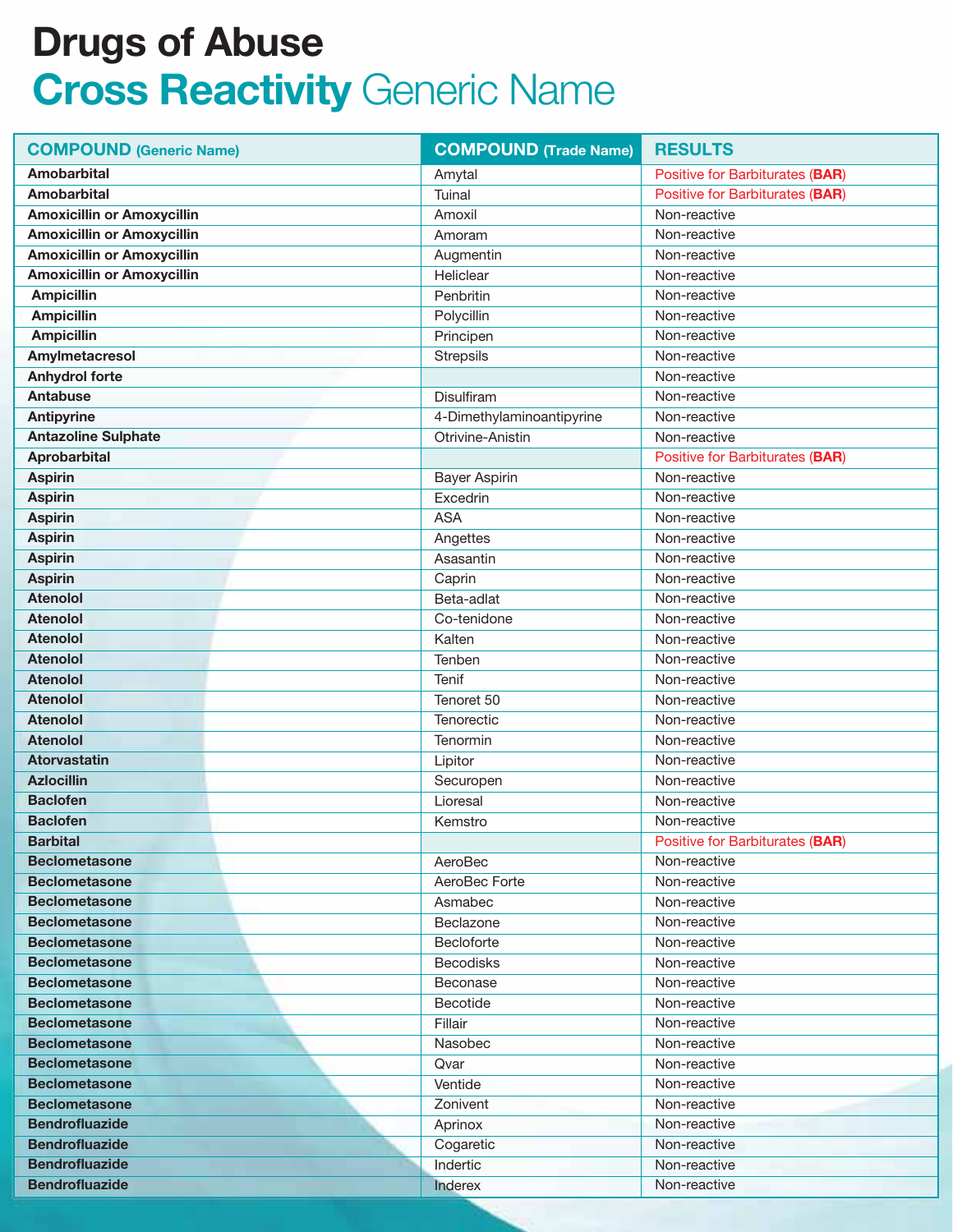| <b>COMPOUND (Generic Name)</b> | <b>COMPOUND (Trade Name)</b>   | <b>RESULTS</b>                               |
|--------------------------------|--------------------------------|----------------------------------------------|
| <b>Bendrofluazide</b>          | Neo-Naclax                     | Non-reactive                                 |
| <b>Bendrofluazide</b>          | Neo-Naclax-K                   | Non-reactive                                 |
| <b>Bendrofluazide</b>          | Prestim                        | Non-reactive                                 |
| <b>Bendrofluazide</b>          | Tenben                         | Non-reactive                                 |
| <b>Benzalknonium</b>           | <b>Bradosol</b>                | Non-reactive                                 |
| <b>Benzocaine</b>              | Americaine                     | Non-reactive                                 |
| <b>Benzocaine</b>              | Merocaine                      | Non-reactive                                 |
| <b>Benztropine</b>             | Cogentin                       | Non-reactive                                 |
| <b>Benzydamine</b>             | Difflam                        | Positive for Benzodiazepine (BZO) 200 cutoff |
| <b>Benzylpenicillin</b>        | Crystapen                      | Non-reactive                                 |
| <b>Bromazepam</b>              | Lexotan                        | Positive for Benzodiazepines (BZO)           |
| <b>Bromopheniramine</b>        | Dimetapp                       | Non-reactive                                 |
| Bromopheniramine               | Dimotapp                       | Non-reactive                                 |
| <b>Bromopheniramine</b>        | Dimotane                       | Non-reactive                                 |
| <b>Budesonide</b>              | Rhinocort                      | Non-reactive                                 |
| <b>Budesonide</b>              | Pulmicort                      | Non-reactive                                 |
| <b>Budesonide</b>              | Entocort                       | Non-reactive                                 |
| <b>Buprenorphine</b>           | Subutex                        | Positive for Buprenorphine (BUP)             |
| <b>Buprenorphine</b>           | Temgesic                       | Positive for Buprenorphine (BUP)             |
| <b>Buprenorphine</b>           | Suboxone                       | Positive for Buprenorphine (BUP)             |
| <b>Buproprion</b>              | Wellbutrin                     | Non-reactive                                 |
| <b>Buproprion</b>              | Zyban                          | Non-reactive                                 |
| <b>Butabarbital</b>            | <b>Butisol</b>                 | Positive for Barbiturates (BAR)              |
| <b>Butabarbital</b>            | Soneryl                        | Positive for Barbiturates (BAR)              |
| <b>Butalbital</b>              | Fioricet                       | Positive for Barbiturates (BAR)              |
| <b>Butalbital</b>              | Fiorinal                       | Positive for Barbiturates (BAR)              |
| <b>Butethal</b>                |                                | Positive for Barbiturates (BAR)              |
| <b>Canestan</b>                | Canestan ear/skin/vaginitis/HC | Non-reactive                                 |
| <b>Carbamate</b>               | Pesticide                      | Non-reactive                                 |
| Carbamazepine                  | Tegretol                       | Non-reactive                                 |
| Carbamazepine                  | Teril                          | Non-reactive                                 |
| Carbamazepine                  | Timonil                        | Non-reactive                                 |
| Carisoprodol                   | Soma                           | Non-reactive                                 |
| <b>Cephalexin</b>              | Ceporex                        | Non-reactive                                 |
| <b>Cephalexin</b>              | Keflex                         | Non-reactive                                 |
| <b>Celecoxib</b>               | Celebrex                       | Non-reactive                                 |
| <b>Cetirizine</b>              | Zyrtec                         | Non-reactive                                 |
| Cetylpyridinium                | Cepacol mouth rinse            | Non-reactive                                 |
| <b>Chloral Hydrate</b>         | Welldorm                       | Non-reactive                                 |
| <b>Chlorazepate</b>            | Tranxene                       | Positive for Benzodiazepines (BZO)           |
| Chlordiazepoxide               | Librium                        | Positive for Benzodiazepines (BZO)           |
| <b>Chlorhexidine Gluconate</b> | <b>Bactrigras</b>              | Non-reactive                                 |
| <b>Chlorhexidine Gluconate</b> | Cordsodyl                      | Non-reactive                                 |
| <b>Chlorhexidine Gluconate</b> | Chlorohex                      | Non-reactive                                 |
| <b>Chlorhexidine Gluconate</b> | <b>CX Powder</b>               | Non-reactive                                 |
| <b>Chlorhexidine Gluconate</b> | Dermol                         | Non-reactive                                 |
| <b>Chlorhexidine Gluconate</b> | Hibicet                        | Non-reactive                                 |
| <b>Chlorhexidine Gluconate</b> | Hibiscrub                      | Non-reactive                                 |
| <b>Chlorhexidine Gluconate</b> | Hibisol                        | Non-reactive                                 |
| <b>Chlorhexidine Gluconate</b> | Hibitane                       | Non-reactive                                 |
| <b>Chlorhexidine Gluconate</b> | Instillagel                    | Non-reactive                                 |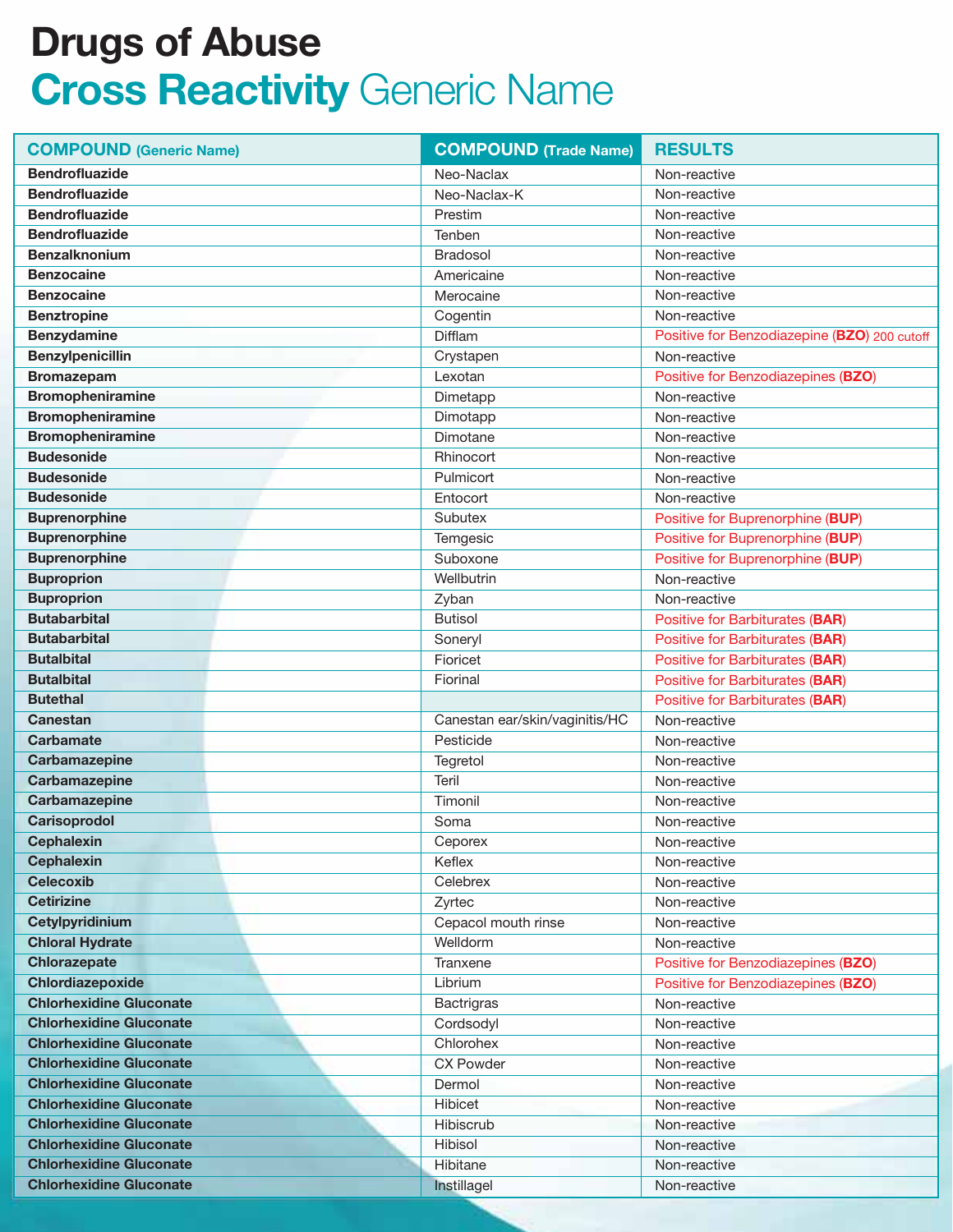| <b>COMPOUND (Generic Name)</b>         | <b>COMPOUND (Trade Name)</b> | <b>RESULTS</b>                        |
|----------------------------------------|------------------------------|---------------------------------------|
| <b>Chlorhexidine Gluconate</b>         | Naseptin                     | Non-reactive                          |
| <b>Chlorhexidine Gluconate</b>         | Nystaform                    | Non-reactive                          |
| <b>Chlorhexidine Gluconate</b>         | Serotulle                    | Non-reactive                          |
| <b>Chlorhexidine Gluconate</b>         | Steripod                     | Non-reactive                          |
| <b>Chlorhexidine Gluconate</b>         | Tisept                       | Non-reactive                          |
| <b>Chlorhexidine Gluconate</b>         | Unisept                      | Non-reactive                          |
| <b>Chlorhexidine Gluconate</b>         | Uriflex                      | Non-reactive                          |
| <b>Chlorhexidine Gluconate</b>         | Uro-Trainer                  | Non-reactive                          |
| Chloroform                             |                              | Non-reactive                          |
| <b>Chlorpheniramine Maleate</b>        | Galpseud                     | Non-reactive                          |
| <b>Chlorpheniramine Maleate</b>        | Haymine                      | Non-reactive                          |
| <b>Chlorpheniramine Maleate</b>        | Piriton                      | Non-reactive                          |
| Chlorpromazine                         | Largactil                    | Non-reactive                          |
| Chlorprothixene                        | Cloxan                       | Non-reactive                          |
| Chlorprothixene                        | Truxal                       | Non-reactive                          |
| Chlorprothixene                        | Taractan                     | Non-reactive                          |
| Chlorprothixene                        | Fluanxol                     | Non-reactive                          |
| <b>Cimetidine</b>                      | Dyspamet                     | Non-reactive                          |
| <b>Cimetidine</b>                      | Tagamet                      | Non-reactive                          |
| <b>Cimetidine</b>                      | Zita                         | Non-reactive                          |
| <b>Cinnarizine</b>                     | Stugeron                     | Non-reactive                          |
| Ciprofloxacin                          | Cipro                        | Non-reactive                          |
| <b>Citalopram</b>                      | Cipramil                     | Non-reactive                          |
| <b>Clofibrate</b>                      | Atromid-S                    | Non-reactive                          |
| Clobazam                               | Frisium                      | Positive for Benzodiazepines (BZO)    |
| Clonazepam                             | Clonopin                     | Positive for Benzodiazepines (BZO)    |
| Clonazepam                             | Klonopin                     | Positive for Benzodiazepines (BZO)    |
| Clonazepam                             | Rivotril                     | Positive for Benzodiazepines (BZO)    |
| <b>Clofibrate</b>                      | Atromid-S                    | Non-reactive                          |
| <b>Clomethazole</b>                    | Chlormethiazole              | Non-reactive                          |
| <b>Clomethazole</b>                    | Heminevrin                   | Non-reactive                          |
| <b>Clotrimazole</b>                    | Lotrimin                     | Non-reactive                          |
| <b>Clotrimazole</b>                    | Mycelex                      | Non-reactive                          |
| <b>Clotrimazole</b>                    | Lotrisone                    | Non-reactive                          |
| <b>Clozapine</b>                       | Clozaril                     | Non-reactive                          |
| <b>Clozapine</b>                       | Clopine                      | Non-reactive                          |
| <b>Clozapine</b>                       | Zaponex                      | Non-reactive                          |
| <b>Co-Amoxiclav</b>                    | Augmentin                    | Non-reactive                          |
| <b>Co-Amoxiclav</b>                    | Augmentin Duo                | Non-reactive                          |
| Co-danthramar                          | Dantron                      | Non-reactive                          |
| <b>Codeine Phosphate</b>               | <b>Codafen Continus</b>      | Positive for Opiates (OPI/MOR)        |
| <b>Codeine Phosphate</b>               | Codeine Linctus              | Positive for Opiates (OPI/MOR)        |
| <b>Codeine Phosphate</b>               | Pediatric BP                 | <b>Positive for Opiates (OPI/MOR)</b> |
| <b>Codeine Phosphate</b>               | Galcodine                    | Positive for Opiates (OPI/MOR)        |
| <b>Codeine Phosphate</b>               | Kapake                       | Positive for Opiates (OPI/MOR)        |
| <b>Codeine Phosphate</b>               | Migraleve                    | Positive for Opiates (OPI/MOR)        |
| <b>Codeine Phosphate</b>               | Solpadol                     | Positive for Opiates (OPI/MOR)        |
| <b>Codeine Phosphate</b>               | Tylex                        | Positive for Opiates (OPI/MOR)        |
| <b>Co-Fluampicil</b>                   | Magnapen                     | Non-reactive                          |
| <b>Combivir</b>                        | Epivir                       | Non-reactive                          |
| Co-Phenotrope (atropine/diphenoxylate) | Lomotil                      | Non-reactive                          |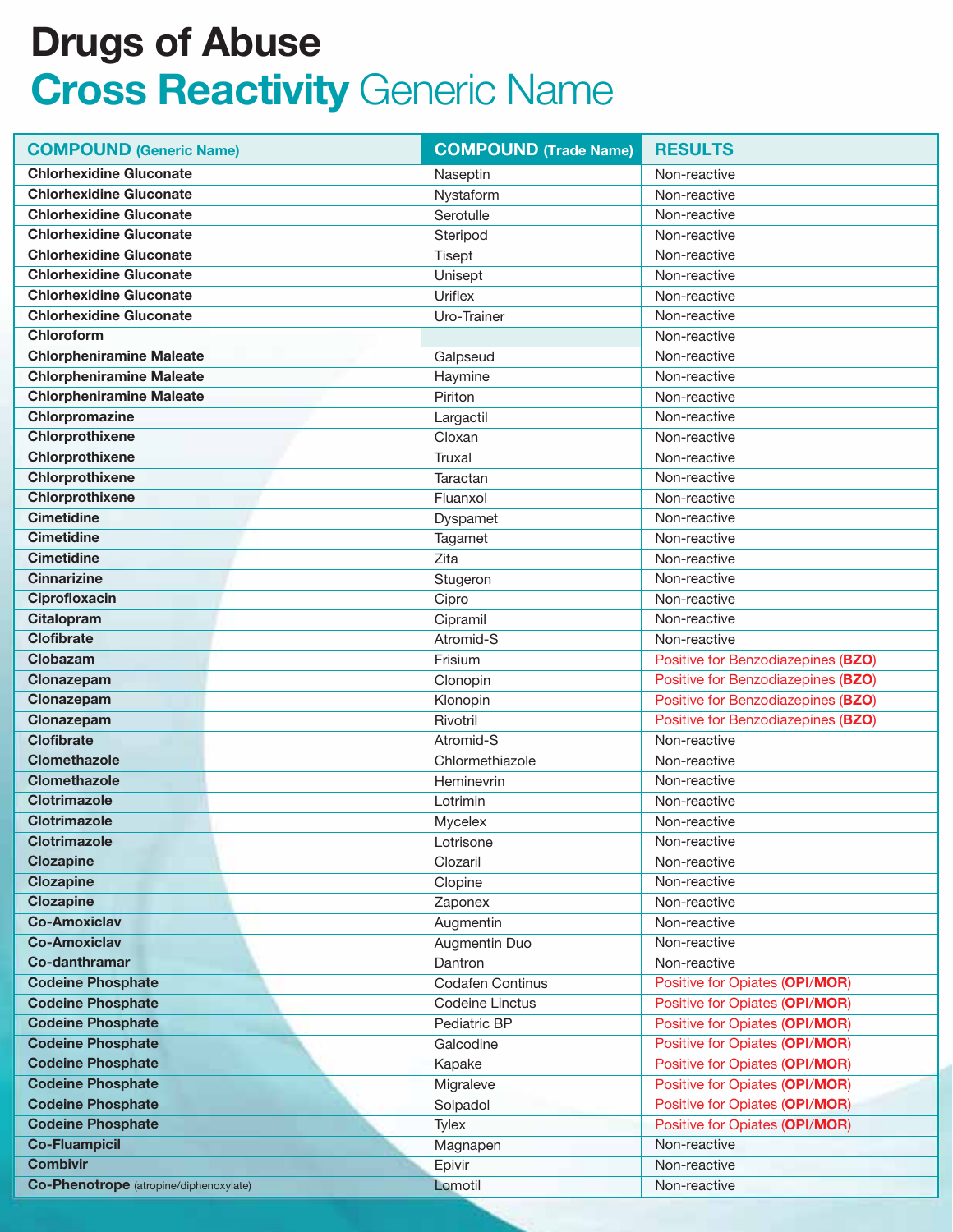| <b>COMPOUND (Generic Name)</b>         | <b>COMPOUND</b> (Trade Name) | <b>RESULTS</b>                               |
|----------------------------------------|------------------------------|----------------------------------------------|
| Co-Phenotrope (atropine/diphenoxylate) | Trepergen                    | Non-reactive                                 |
| <b>Co-Trimoxazole</b>                  |                              | Non-reactive                                 |
| Cyclobenazprine                        | Flexeril                     | Positive for Tricyclic Antidepressants (TCA) |
| Cyclosporin                            | Neoral                       | Non-reactive                                 |
| Cyprohetadine                          | Periactin                    | Positive for Tricyclic Antidepressants (TCA) |
| Cyproterone                            | Androcur                     | Non-reactive                                 |
| Cyproterone                            | Cyprostat                    | Non-reactive                                 |
| Cyproterone                            | Nioproxil                    | Non-reactive                                 |
| Cyproterone                            | Siterone                     | Non-reactive                                 |
| Cyproterone                            | Progynova                    | Non-reactive                                 |
| <b>Dantrolene</b>                      |                              | Non-reactive                                 |
| Delorazepam                            | <b>Briantum</b>              | Positive for Benzodiazepines (BZO)           |
| Dequalinium                            | Dequadin                     | Non-reactive                                 |
| <b>Desmopressin</b>                    | <b>DDAVP</b>                 | Non-reactive                                 |
| <b>Desmopressin</b>                    | Stimate                      | Non-reactive                                 |
| <b>Desmopressin</b>                    | Minirin                      | Non-reactive                                 |
| <b>Dexamethasone</b>                   | Decadron                     | Non-reactive                                 |
| <b>Dexamethasone</b>                   | Dexa-Rhinaspray Duo          | Non-reactive                                 |
| <b>Dexamethasone</b>                   | Maxidex                      | Non-reactive                                 |
| <b>Dexamethasone</b>                   | Maxidrol                     | Non-reactive                                 |
| <b>Dexamethasone</b>                   | Minims                       | Non-reactive                                 |
| <b>Dexamethasone</b>                   | Otomize                      | Non-reactive                                 |
| <b>Dexamethasone</b>                   | Sofradex                     | Non-reactive                                 |
| <b>Dexamphetamine Sulphate</b>         | Adderall                     | Positive for Amphetamine (AMP)               |
| <b>Dexamphetamine Sulphate</b>         | <b>Adderall XR</b>           | Positive for Amphetamine (AMP)               |
| <b>Dexamphetamine Sulphate</b>         | Dexedrine                    | Positive for Amphetamine (AMP)               |
| Dextropropoxyphene                     | Darvon                       | Positive for Propoxyphene (PPX)              |
| Dextropropoxyphene                     | Darvocet                     | Positive for Propoxyphene (PPX)              |
| Dextropropoxyphene                     | Co-proximal                  | Positive for Propoxyphene (PPX)              |
| <b>Diazepam</b>                        | <b>Diazemuls</b>             | Positive for Benzodiazepines (BZO)           |
| <b>Diazepam</b>                        | Stesolid                     | Positive for Benzodiazepines (BZO)           |
| <b>Diazepam</b>                        | Valclair                     | Positive for Benzodiazepines (BZO)           |
| <b>Diazepam</b>                        | Valium                       | Positive for Benzodiazepines (BZO)           |
| <b>Diclofenac Sodium</b>               | Dicloflex                    | Non-reactive                                 |
| <b>Diclofenac Sodium</b>               | Diclomax                     | Non-reactive                                 |
| <b>Diclofenac Sodium</b>               | Motifene                     | Non-reactive                                 |
| <b>Diclofenac Sodium</b>               | Volraman                     | Non-reactive                                 |
| <b>Diclofenac Sodium</b>               | Volsaid                      | Non-reactive                                 |
| <b>Diclofenac Sodium</b>               | Voltarol                     | Non-reactive                                 |
| <b>Dicyclomine</b>                     | Kolanticon                   | Non-reactive                                 |
| <b>Dicyclomine</b>                     | Merbentyl                    | Non-reactive                                 |
| <b>Didanosine</b>                      | Videx                        | Non-reactive                                 |
| <b>Dihydrocodeine</b>                  | <b>DHC Continus</b>          | Positive for Opiates (OPI/MOR)               |
| <b>Dihydrocodeine</b>                  | Paramol                      | Positive for Opiates (OPI/MOR)               |
| <b>Dihydrocodeine</b>                  | Remedeine                    | Positive for Opiates (OPI/MOR)               |
| <b>Dihydrocodeine</b>                  | Remedeine Forte              | Positive for Opiates (OPI/MOR)               |
| <b>Diltiazem</b>                       | Cardizem                     | Non-reactive                                 |
| <b>Diltiazem</b>                       | Dilacor                      | Non-reactive                                 |
| <b>Diltiazem</b>                       | Tiazac                       | Non-reactive                                 |
| <b>Dimethicone</b>                     | Asilone                      | Non-reactive                                 |
| <b>Dimethicone</b>                     | Fancorsil                    | Non-reactive                                 |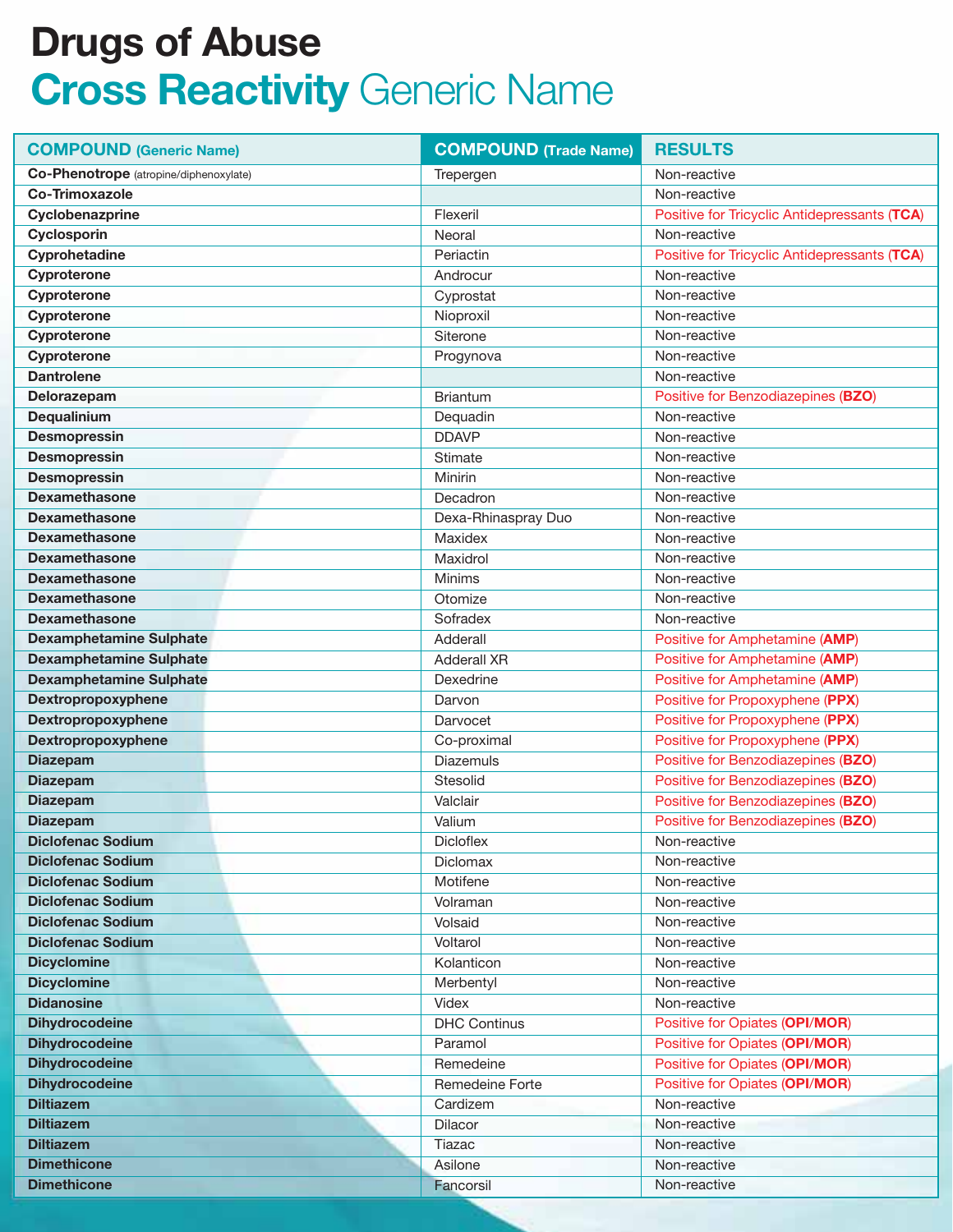| <b>COMPOUND (Generic Name)</b>    | <b>COMPOUND (Trade Name)</b> | <b>RESULTS</b>                               |
|-----------------------------------|------------------------------|----------------------------------------------|
| Diphenhydramine                   | Benadryl                     | Non-reactive                                 |
| Diphenhydramine                   | Medinex                      | Non-reactive                                 |
| Diphenhydramine                   | Nytol                        | Non-reactive                                 |
| Diphenhydramine                   | Panadol Night                | Non-reactive                                 |
| <b>Dipenoxylate with Atropine</b> | Lomotil                      | Non-reactive                                 |
| <b>Docusate Sodium</b>            |                              | Non-reactive                                 |
| <b>Donepezil</b>                  | Aricept                      | Non-reactive                                 |
| <b>Dopamine</b>                   | Intropin                     | Non-reactive                                 |
| <b>Dothiepin</b>                  | Prothiaden                   | Positive for Tricyclic Antidepressants (TCA) |
| <b>Doxycycline</b>                | Vibramycin                   | Non-reactive                                 |
| <b>Doxycycline</b>                | Vibramycin-D                 | Non-reactive                                 |
| <b>Doxepin</b>                    | Sinequan                     | Positive for Tricyclic Antidepressants (TCA) |
| <b>Doxepin</b>                    | Xepin                        | Positive for Tricyclic Antidepressants (TCA) |
| <b>Doxylamine</b>                 | Nyquil                       | Positive for Methadone (MTD)                 |
| <b>Droperidol</b>                 | Inapsine                     | Non-reactive                                 |
| <b>Droperidol</b>                 | Droleptan                    | Non-reactive                                 |
| <b>Droperidol</b>                 | Dridol                       | Non-reactive                                 |
| <b>Duloxetine</b>                 | Cymbalta                     | Non-reactive                                 |
| <b>Efavirenz</b>                  | Sustiva                      | Positive for Cannabinoids (THC)              |
|                                   |                              | Urinary metabolite(s) only;                  |
|                                   |                              | (parent compound is non-reactive)            |
| Enoxaparin                        | Lovenox                      | Non-reactive                                 |
| Enoxaparin                        | Clexane                      | Non-reactive                                 |
| Erythromycin                      | Arpimycin                    | Non-reactive                                 |
| Erythromycin                      | Benzymycin                   | Non-reactive                                 |
| <b>Erythromycin</b>               | Erycane                      | Non-reactive                                 |
| Erythromycin                      | Erymax                       | Non-reactive                                 |
| <b>Erythromycin</b>               | Erythrocin                   | Non-reactive                                 |
| <b>Erythromycin</b>               | Erythroped                   | Non-reactive                                 |
| Erythromycin                      | Ilosone                      | Non-reactive                                 |
| <b>Erythromycin</b>               | Isotrexin                    | Non-reactive                                 |
| <b>Erythromycin</b>               | Lactobinate                  | Non-reactive                                 |
| <b>Erythromycin</b>               | Stiemycin                    | Non-reactive                                 |
| <b>Erythromycin</b>               | Tiloryth                     | Non-reactive                                 |
| <b>Erythromycin</b>               | Zineryl                      | Non-reactive                                 |
| Estazolam                         | ProSom                       | Positive for Benzodiazepines (BZO)           |
| <b>Ethambutol</b>                 | Myambutol                    | Non-reactive                                 |
| <b>Ethylmorphine</b>              |                              | Positive for Opiates (OPI/MOR)               |
| <b>Fenofibrate</b>                | Tricor                       | Non-reactive                                 |
| <b>Ferrous Fumarate</b>           | Iron                         | Non-reactive                                 |
| <b>Flucloxacillin</b>             | Co-fluampicil                | Non-reactive                                 |
| <b>Flucloxacillin</b>             | Floxapen                     | Non-reactive                                 |
| <b>Flucloxacillin</b>             | Magnapen                     | Non-reactive                                 |
| <b>Flumazenil</b>                 | Romazicon                    | Non-reactive                                 |
| Flunitrazepam                     | Rohypnol                     | Positive for Benzodiazepines (BZO)           |
| <b>Fluoxetine</b>                 | Prozac                       | Non-reactive                                 |
| <b>Fluoxetine</b>                 | Sarafem                      | Non-reactive                                 |
| <b>Flupentixol Decanoate</b>      | Depixol                      | Non-reactive                                 |
| <b>Flupentixol Decanoate</b>      | Fluanxol                     | Non-reactive                                 |
| <b>Fluphenazine</b>               | Prolixin                     | Non-reactive                                 |
| <b>Flurazepam</b>                 | Dalmane                      | Non-reactive                                 |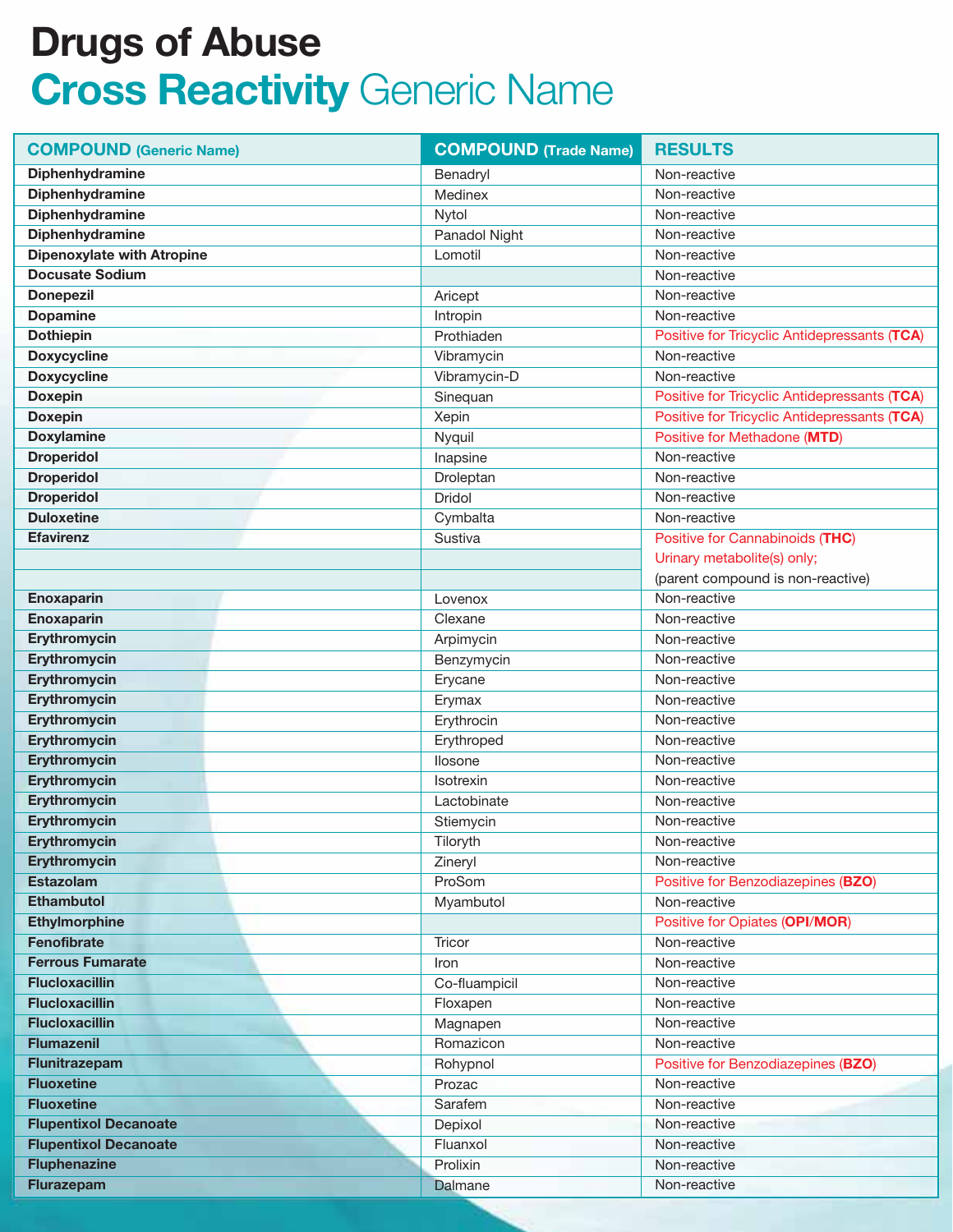| <b>COMPOUND (Generic Name)</b>        | <b>COMPOUND</b> (Trade Name) | <b>RESULTS</b>                        |
|---------------------------------------|------------------------------|---------------------------------------|
| <b>Folic Acid</b>                     |                              | Non-reactive                          |
| <b>Fusidic Acid (Sodium Fusidate)</b> | Fucithalmic                  | Non-reactive                          |
| <b>Fusidic Acid (Sodium Fusidate)</b> | Fucibet                      | Non-reactive                          |
| <b>Fusidic Acid (Sodium Fusidate)</b> | Fucidin                      | Non-reactive                          |
| Gamma-Hydroxybutyrate                 | GHB                          | Non-reactive                          |
| <b>Gemfibrozil</b>                    | Lopid                        | Non-reactive                          |
| <b>Gemfibrozil</b>                    | Gemcor                       | Non-reactive                          |
| <b>Gentamicin Sulphate</b>            | Cidomycin                    | Non-reactive                          |
| <b>Gentamicin Sulphate</b>            | Genticin                     | Non-reactive                          |
| <b>Gentamicin Sulphate</b>            | Gentisone                    | Non-reactive                          |
| Gliclazide                            | Diamicron                    | Non-reactive                          |
| Gliclazide                            | Dianorm                      | Non-reactive                          |
| Halazepam                             | Alapryl                      | Positive for Benzodiazepines (BZO)    |
| Halazepam                             | Paxipam                      | Positive for Benzodiazepines (BZO)    |
| Halazepam                             | Pacinone                     | Positive for Benzodiazepines (BZO)    |
| <b>Haloperidol</b>                    | Haldol                       | Non-reactive                          |
| <b>Hepatitis B Vaccine</b>            |                              | Non-reactive                          |
| Hydrochlorothiazide                   | Hyzaar                       | Non-reactive                          |
| Hydrochlorothiazide                   | Losartan                     | Non-reactive                          |
| <b>Hydrocodone</b>                    | Lorcet                       | Positive for Opiates (OPI/MOR)        |
|                                       |                              | and/or Oxycodone (OXY)                |
| Hydrocodone                           | Loratab                      | <b>Positive for Opiates (OPI/MOR)</b> |
|                                       |                              | and/or Oxycodone (OXY)                |
| Hydrocodone                           | Vicodin                      | <b>Positive for Opiates (OPI/MOR)</b> |
|                                       |                              | and/or Oxycodone (OXY)                |
| Hydrocortisone                        | Actinac                      | Non-reactive                          |
| Hydrocortisone                        | Alphaderm                    | Non-reactive                          |
| Hydrocortisone                        | Alphosyl-HC                  | Non-reactive                          |
| Hydrocortisone                        | Anugesic-HC                  | Non-reactive                          |
| <b>Hydrocortisone</b>                 | Anusol-HC                    | Non-reactive                          |
| <b>Hydrocortisone</b>                 | Calmurid-HC                  | Non-reactive                          |
| <b>Hydrocortisone</b>                 | Canesten-HC                  | Non-reactive                          |
| <b>Hydrocortisone</b>                 | Colioam                      | Non-reactive                          |
| <b>Hydrocortisone</b>                 | Daktacort                    | Non-reactive                          |
| Hydrocortisone                        | Dioderm                      | Non-reactive                          |
| <b>Hydrocortisone</b>                 | Econacort                    | Non-reactive                          |
| <b>Hydrocortisone</b>                 | Efortelan                    | Non-reactive                          |
| <b>Hydrocortisone</b>                 | Efcortesel                   | Non-reactive                          |
| <b>Hydrocortisone</b>                 | Eurax-HC                     | Non-reactive                          |
| <b>Hydrocortisone</b>                 | Gregoderm                    | Non-reactive                          |
| <b>Hydrocortisone</b>                 | Hydrocortistab               | Non-reactive                          |
| <b>Hydrocortisone</b>                 | Hydrocortone                 | Non-reactive                          |
| <b>Hydrocortisone</b>                 | Mildison lipocream           | Non-reactive                          |
| <b>Hydrocortisone</b>                 | Neo-cortef                   | Non-reactive                          |
| <b>Hydrocortisone</b>                 | Nystaform                    | Non-reactive                          |
| <b>Hydrocortisone</b>                 | Perinal                      | Non-reactive                          |
| <b>Hydrocortisone</b>                 | Proctofoam                   | Non-reactive                          |
| <b>Hydrocortisone</b>                 | Quinocort                    | Non-reactive                          |
| <b>Hydrocortisone</b>                 | Terra-cortil                 | Non-reactive                          |
| <b>Hydrocortisone</b>                 | Timodine                     | Non-reactive                          |
| <b>Hydrocortisone</b>                 | Uniroid-HC                   | Non-reactive                          |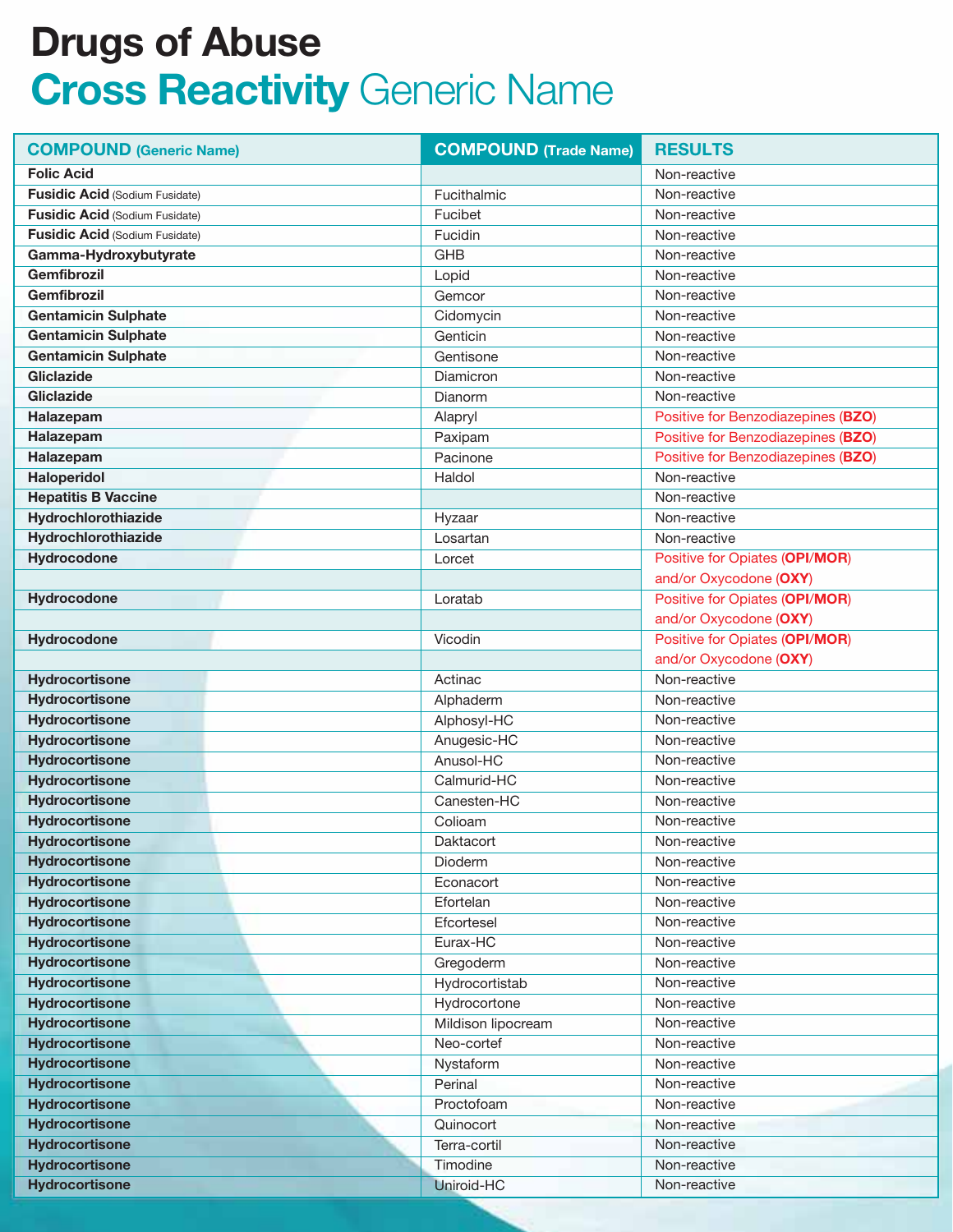| <b>COMPOUND (Generic Name)</b>     | <b>COMPOUND (Trade Name)</b> | <b>RESULTS</b>                   |
|------------------------------------|------------------------------|----------------------------------|
| Hydrocortisone                     | Vioform-HC                   | Non-reactive                     |
| <b>Hydrocortisone</b>              | Xyloproct                    | Non-reactive                     |
| Hydrocortisone-17-butyrate         | Locoid                       | Non-reactive                     |
| Hydrocortisone-17-butyrate         | Locoid C                     | Non-reactive                     |
| Hydromorphone                      | <b>Dilaudid</b>              | Positive for Opiates (OPI/MOR)   |
|                                    |                              | and/or Oxycodone (OXY)           |
| Hydromorphone                      | Hydrostat                    | Positive for Opiates (OPI/MOR)   |
|                                    |                              | and/or Oxycodone (OXY)           |
| Hydroxocobalamin                   | Vitamin B-12                 | Non-reactive                     |
| Hydroxychloroquine                 | Plaquenil                    | Non-reactive                     |
| Hydroxyzine                        | Atarax                       | Non-reactive                     |
| Hydroxyzine                        | Ucerax                       | Non-reactive                     |
| <b>Hyoscine butylbromide</b>       | Busocopan                    | Non-reactive                     |
| <b>Hyoscine butylbromide</b>       | Scopoderm                    | Non-reactive                     |
| Ibuprofen                          | <b>Brufen</b>                | Non-reactive                     |
| Ibuprofen                          | Codafen                      | Non-reactive                     |
| Ibuprofen                          | Fenbid                       | Non-reactive                     |
| Ibuprofen                          | Ibugel                       | Non-reactive                     |
| Ibuprofen                          | Ibuspray                     | Non-reactive                     |
| Ibuprofen                          | Motrin                       | Non-reactive                     |
| Ibuprofen                          | Proflex                      | Non-reactive                     |
| Indomethacin                       | Flexin continus              | Non-reactive                     |
| <b>Indomethacin</b>                | Indocid                      | Non-reactive                     |
| <b>Indomethacin</b>                | Indomod                      | Non-reactive                     |
| <b>Interferon Alfa</b>             | Roferon-A                    | Non-reactive                     |
| <b>Interferon Alfa</b>             | Intron A                     | Non-reactive                     |
| <b>Interferon Alfa</b>             | Viraferon                    | Non-reactive                     |
| <b>Interferon Alfa</b>             | Wellferon                    | Non-reactive                     |
| Isoniazide                         | <b>INH</b>                   | Non-reactive                     |
| <b>Isosorbide Dinitrate</b>        | Angitak                      | Non-reactive                     |
| <b>Isosorbide Dinitrate</b>        | Cedocard                     | Non-reactive                     |
| <b>Isosorbide Dinitrate</b>        | Isocard                      | Non-reactive                     |
| <b>Isosorbide Dinitrate</b>        | <b>Isoket</b>                | Non-reactive                     |
| <b>Isosorbide Dinitrate</b>        | Isordil                      | Non-reactive                     |
| <b>Isosorbide Dinitrate</b>        | Sorbichew                    | Non-reactive                     |
| <b>Isosorbide Dinitrate</b>        | Sorbitrate                   | Non-reactive                     |
| <b>Isosorbide Dinitrate</b>        | Sorbid SA                    | Non-reactive                     |
| <b>Koalin and Morphine Mixture</b> | Diocalm                      | Positive for Opiates (OPI/MOR)   |
| <b>Koalin and Morphine Mixture</b> | Entersan                     | Positive for Opiates (OPI/MOR)   |
| <b>Koalin and Morphine Mixture</b> | Opazimes                     | Positive for Opiates (OPI/MOR)   |
| Ketoprofen                         | Orudis                       | Non-reactive                     |
| Ketoprofen                         | Oruvail                      | Non-reactive                     |
| Ketoprofen                         | Powergel                     | Non-reactive                     |
| <b>Lactulose</b>                   | Lactugal                     | Non-reactive                     |
| <b>Lactulose</b>                   | Duphalec                     | Non-reactive                     |
| Lamotrigine                        | Lamitcal                     | Positive for Phencyclidine (PCP) |
| Lansoprazole                       | Heliclear                    | Non-reactive                     |
| Lansoprazole                       | Zoton                        | Non-reactive                     |
| <b>Lisinopril</b>                  | Carace                       | Non-reactive                     |
| <b>Lisinopril</b>                  | Zestril                      | Non-reactive                     |
| <b>Lisinopril</b>                  | Zestoretic                   | Non-reactive                     |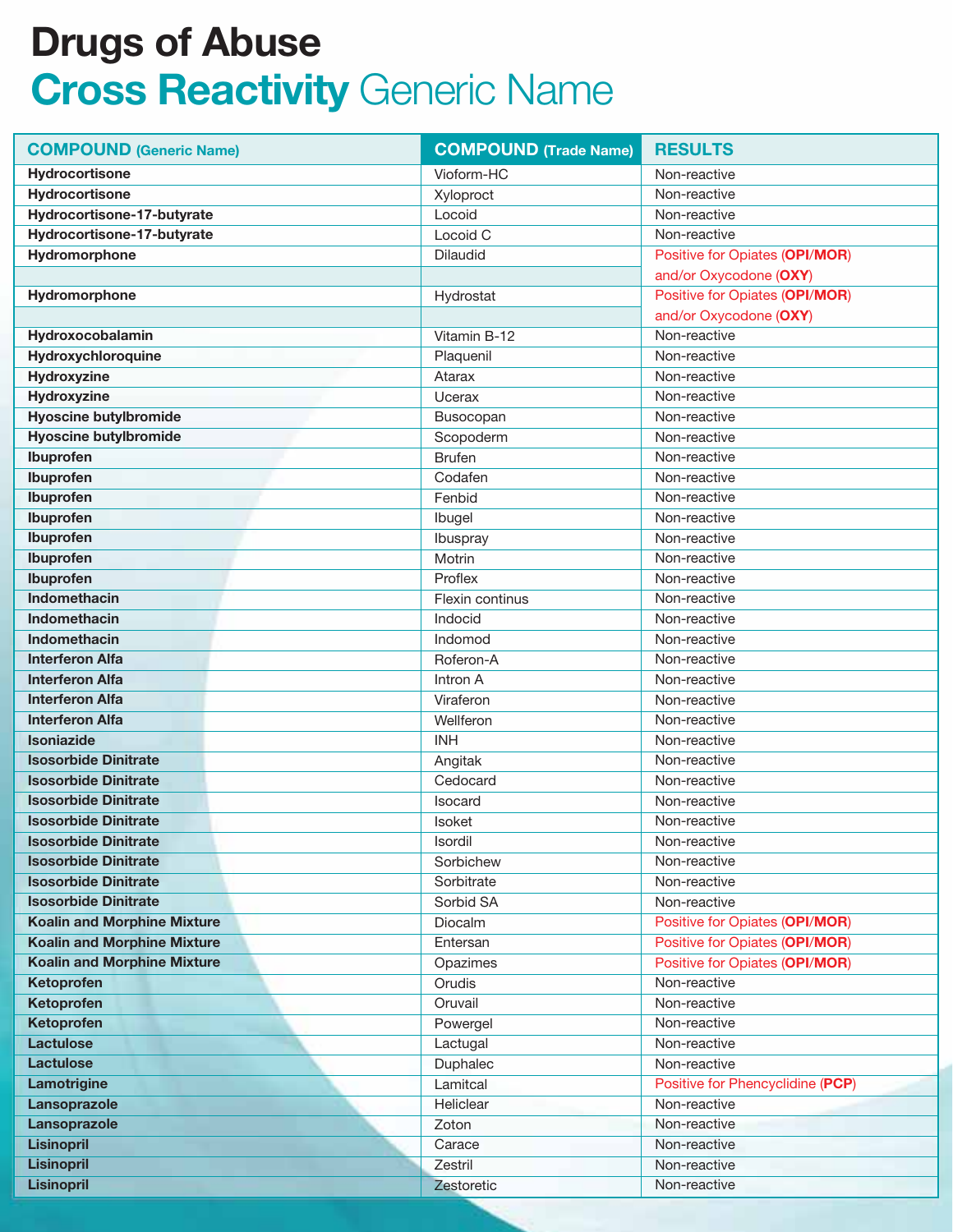| <b>COMPOUND (Generic Name)</b>       | <b>COMPOUND (Trade Name)</b> | <b>RESULTS</b>                               |
|--------------------------------------|------------------------------|----------------------------------------------|
| Lofepramine                          | Gamanil                      | Positive for Tricyclic Antidepressants (TCA) |
| Lofepramine                          | Lomont                       | Positive for Tricyclic Antidepressants (TCA) |
| Lofexidine                           | <b>Britoflex</b>             | Non-reactive                                 |
| Loperamide                           | Imodium                      | Non-reactive                                 |
| Loperamide                           | Loperagen                    | Non-reactive                                 |
| Loperamide                           | Norimide                     | Non-reactive                                 |
| Loratadine                           | Claritin                     | Non-reactive                                 |
| Lorazepam                            | Ativan                       | Positive for Benzodiazepines (BZO)           |
| Lormetazepam                         | Noctamide                    | Positive for Benzodiazepines (BZO)           |
| <b>Magnesium Alginate</b>            | Gaviscon                     | Non-reactive                                 |
| <b>Mannitol</b>                      | Gaviscon                     | Non-reactive                                 |
| Medazepam                            | Anxitol                      | Positive for Benzodiazepines (BZO)           |
| Medazepam                            | Lerisum                      | Positive for Benzodiazepines (BZO)           |
| Medazepam                            | Medacepan                    | Positive for Benzodiazepines (BZO)           |
| Medazepam                            | Nobritol                     | Positive for Benzodiazepines (BZO)           |
| Medazepam                            | Nobrium                      | Positive for Benzodiazepines (BZO)           |
| <b>Mefenamic Acid</b>                | Ponstan                      | Non-reactive                                 |
| <b>Mefenamic Acid</b>                | Ponstel                      | Non-reactive                                 |
| <b>Meperidine</b>                    | Demerol                      | Non-reactive                                 |
| <b>Meperidine</b>                    | Pethidine                    | Non-reactive                                 |
| Metoclopramide                       | Reglan                       | Non-reactive                                 |
| <b>Methadone Hydrochloride</b>       | Dolophine                    | Positive for Methadone (MTD)                 |
| <b>Methadone Hydrochloride</b>       | Methadose                    | Positive for Methadone (MTD)                 |
| <b>Methadone Hydrochloride</b>       | Physetone                    | Positive for Methadone (MTD)                 |
| d-Methamphetamine HCL                | Desoxyn                      | Positive for Methamphetamine (mAMP)          |
| d-Methamphetamine HCL                | Methedrine                   | Positive for Methamphetamine (mAMP)          |
| d-Methamphetamine HCL                | Methamprex                   | Positive for Methamphetamine (mAMP)          |
| <b>I-Methamphetamine HCL</b>         | Vick's Inhaler               | Positive for Methamphetamine (mAMP)          |
| Methylenedioxyamphetamine (MDA)      | Eve (slang)                  | Positive for Amphetamine (AMP)               |
|                                      |                              | and Ecstasy (MDMA)                           |
| Methylenedioxyamphetamine (MDA)      | Love Drug (slang)            | Positive for Amphetamine (AMP)               |
|                                      |                              | and Ecstasy (MDMA)                           |
| Methylenedioxymethamphetamine (MDMA) | Ecstasy (slang)              | Positive for Methamphetamine (mAMP)          |
|                                      |                              | and Ecstasy (MDMA)                           |
| Methylenedioxymethamphetamine (MDMA) | XTC (slang)                  | Positive for Methamphetamine (mAMP)          |
|                                      |                              | and Ecstasy (MDMA)                           |
| Methylenedioxymethamphetamine (MDMA) | Adam (slang)                 | Positive for Methamphetamine (mAMP)          |
|                                      |                              | and Ecstasy (MDMA)                           |
| Methylenedioxymethamphetamine (MDMA) | $E$ (slang)                  | Positive for Methamphetamine (mAMP)          |
|                                      |                              | and Ecstasy (MDMA)                           |
| <b>Metronidazole</b>                 | Anabact                      | Non-reactive                                 |
| <b>Metronidazole</b>                 | Elyzol                       | Non-reactive                                 |
| <b>Metronidazole</b>                 | Flagyl                       | Non-reactive                                 |
| <b>Metronidazole</b>                 | Metrogel                     | Non-reactive                                 |
| <b>Metronidazole</b>                 | Metrolyl                     | Non-reactive                                 |
| <b>Metronidazole</b>                 | Metrotop                     | Non-reactive                                 |
| <b>Metronidazole</b>                 | Neuratop                     | Non-reactive                                 |
| <b>Metronidazole</b>                 | Noritate                     | Non-reactive                                 |
| <b>Metronidazole</b>                 | Rozex                        | Non-reactive                                 |
| <b>Metronidazole</b>                 | Zidoval                      | Non-reactive                                 |
| <b>Metronidazole</b>                 | Zymoet                       | Non-reactive                                 |
|                                      |                              |                                              |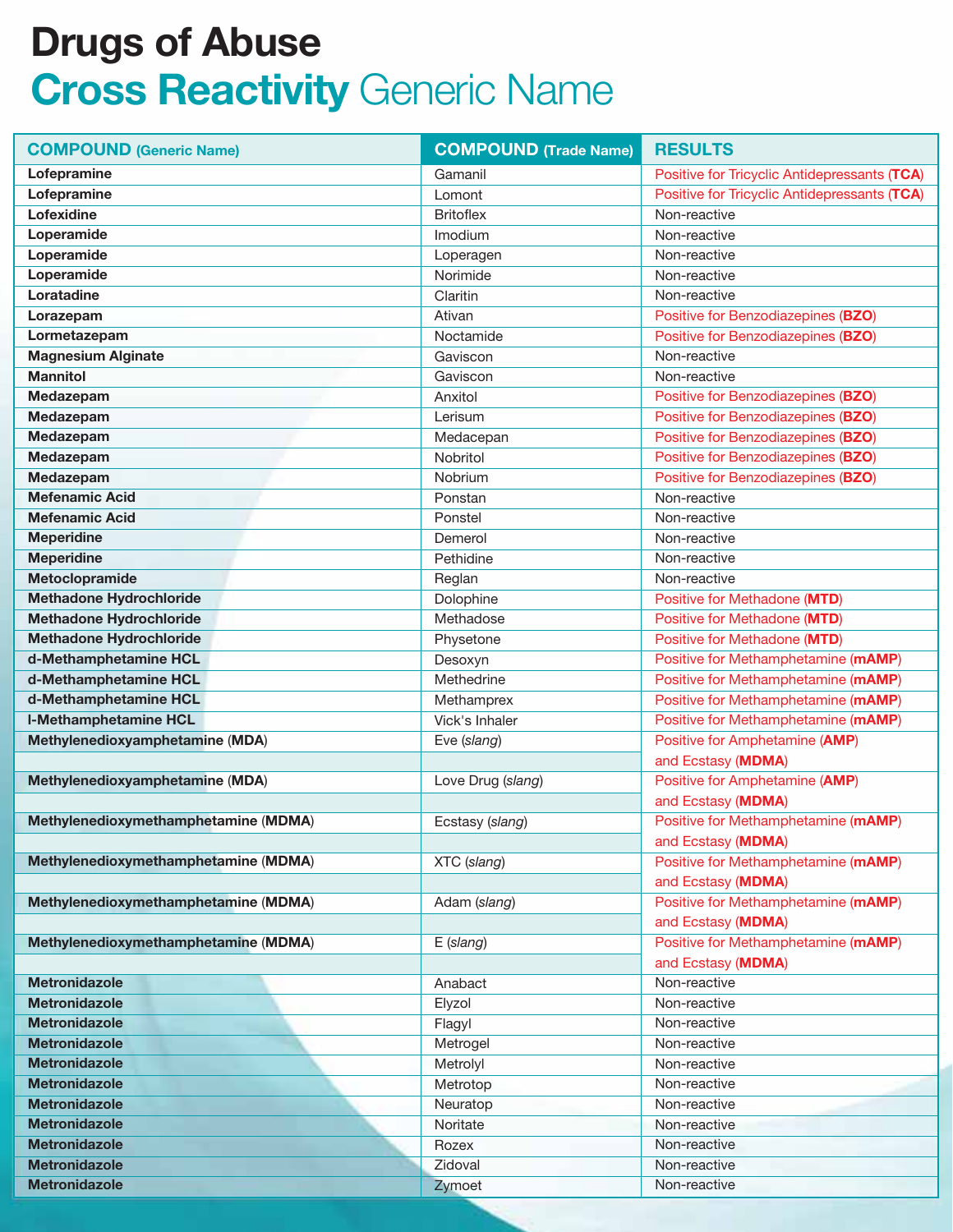| <b>COMPOUND (Generic Name)</b> | <b>COMPOUND (Trade Name)</b> | <b>RESULTS</b>                     |
|--------------------------------|------------------------------|------------------------------------|
| <b>Morphine</b>                | Astramorph                   | Positive for Opiates (MOR, OPI)    |
| <b>Morphine</b>                | Cyclimorph                   | Positive for Opiates (MOR, OPI)    |
| <b>Morphine</b>                | Duramorph                    | Positive for Opiates (MOR, OPI)    |
| <b>Morphine</b>                | Morcap                       | Positive for Opiates (MOR, OPI)    |
| <b>Morphine</b>                | Morphine Sulfate             | Positive for Opiates (MOR, OPI)    |
| <b>Morphine</b>                | <b>MS Contin</b>             | Positive for Opiates (MOR, OPI)    |
| <b>Morphine</b>                | Oramorph                     | Positive for Opiates (MOR, OPI)    |
| <b>Morphine</b>                | Roxanol                      | Positive for Opiates (MOR, OPI)    |
| <b>Morphine</b>                | Severedol                    | Positive for Opiates (MOR, OPI)    |
| <b>Nadolol</b>                 | Corgard                      | Non-reactive                       |
| <b>Nadolol</b>                 | Corgaretic                   | Non-reactive                       |
| <b>Nadolol</b>                 | Corgartic                    | Non-reactive                       |
| <b>Naloxone</b>                | Narcan                       | Non-reactive                       |
| <b>Naltrexone</b>              | Antaxone                     | Non-reactive                       |
| <b>Naltrexone</b>              | Nalorex                      | Non-reactive                       |
| <b>Naltrexone</b>              | Trexan                       | Non-reactive                       |
| <b>Naproxen</b>                | Aleve                        | Non-reactive                       |
| <b>Naproxen</b>                | Condrotec                    | Non-reactive                       |
| Naproxen                       | Napratec                     | Non-reactive                       |
| Naproxen                       | Naprosen                     | Non-reactive                       |
| <b>Naproxen</b>                | Naprosyn                     | Non-reactive                       |
| <b>Naproxen</b>                | Nycopren                     | Non-reactive                       |
| Naproxen                       | Synflex                      | Non-reactive                       |
| <b>Nicotine</b>                | Nicoderm                     | Non-reactive                       |
| <b>Nicotine</b>                | Nicorette                    | Non-reactive                       |
| <b>Nicotine</b>                | Nicotinell                   | Non-reactive                       |
| <b>Nicotine</b>                | Nicotrol                     | Non-reactive                       |
| <b>Nicotine</b>                | Niquitin                     | Non-reactive                       |
| <b>Nifedipine</b>              | Adalat                       | Non-reactive                       |
| <b>Nifedipine</b>              | Nifecard                     | Non-reactive                       |
| <b>Nifedipine</b>              | Nifar                        | Non-reactive                       |
| <b>Nifedipine</b>              | Nif-ten                      | Non-reactive                       |
| <b>Nifedipine</b>              | Procardia                    | Non-reactive                       |
| Nitrazepam                     | Mogadon                      | Positive for Benzodiazepines (BZO) |
| Nitrazepam                     | Somnite                      | Positive for Benzodiazepines (BZO) |
| Norethindrone                  | BiNovum                      | Non-reactive                       |
| <b>Norethindrone</b>           | <b>Brevinor</b>              | Non-reactive                       |
| <b>Norethindrone</b>           | Climagest                    | Non-reactive                       |
| <b>Norethindrone</b>           | Climesse                     | Non-reactive                       |
| <b>Norethindrone</b>           | <b>Elleste Duet</b>          | Non-reactive                       |
| <b>Norethindrone</b>           | Estracombi                   | Non-reactive                       |
| <b>Norethindrone</b>           | Evorel                       | Non-reactive                       |
| <b>Norethindrone</b>           | Kliofem                      | Non-reactive                       |
| <b>Norethindrone</b>           | Kliovance                    | Non-reactive                       |
| <b>Norethindrone</b>           | Loestrin                     | Non-reactive                       |
| <b>Norethindrone</b>           | Micronor                     | Non-reactive                       |
| <b>Norethindrone</b>           | Norlutin                     | Non-reactive                       |
| <b>Norethindrone</b>           | Noriday                      | Non-reactive                       |
| <b>Norethindrone</b>           | Norimin                      | Non-reactive                       |
| <b>Norethindrone</b>           | Norinyl                      | Non-reactive                       |
| <b>Norethindrone</b>           | Noristat                     | Non-reactive                       |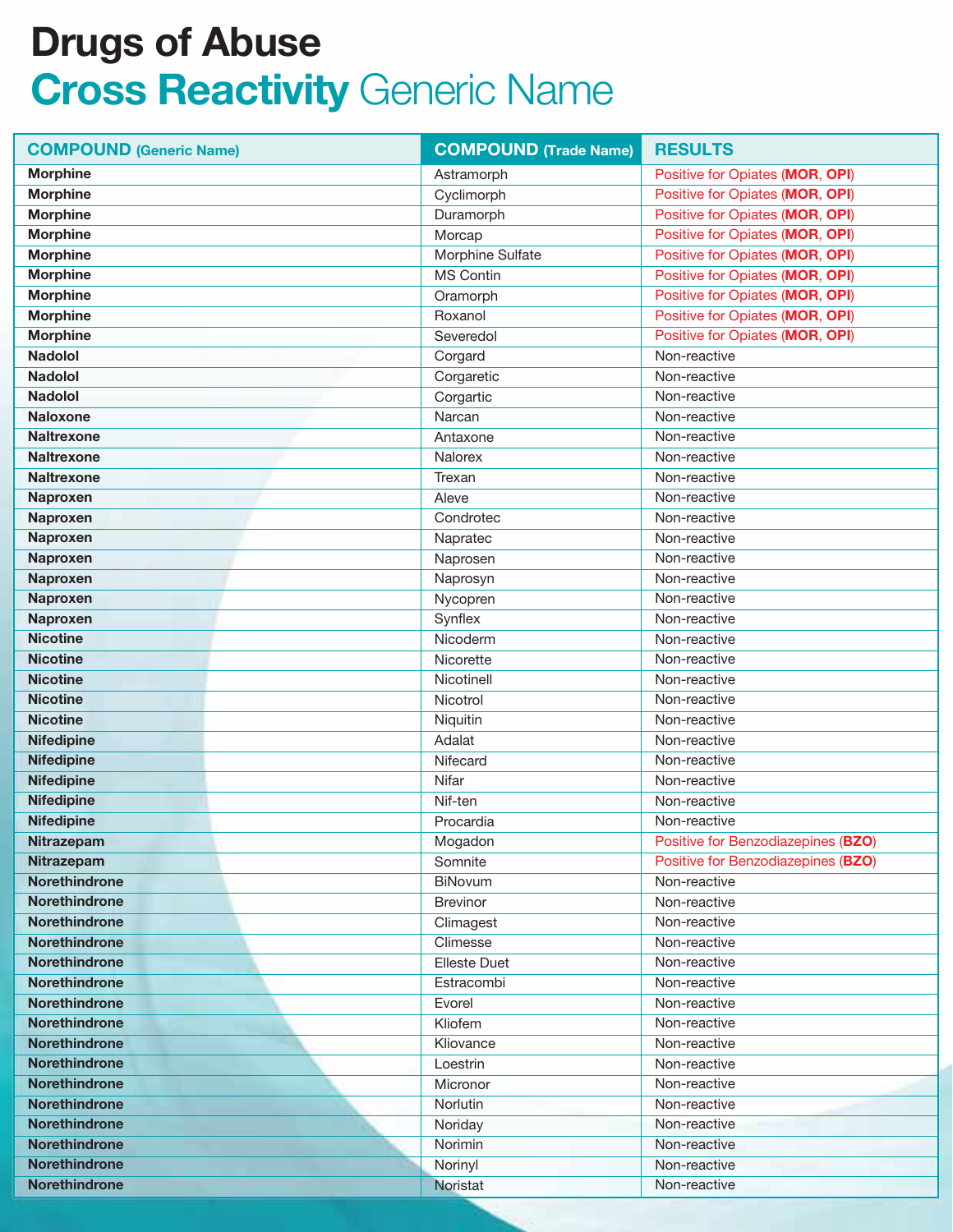| <b>COMPOUND (Generic Name)</b>                     | <b>COMPOUND</b> (Trade Name) | <b>RESULTS</b>                                  |
|----------------------------------------------------|------------------------------|-------------------------------------------------|
| <b>Norethindrone</b>                               | <b>Nuvelle</b>               | Non-reactive                                    |
| <b>Norethindrone</b>                               | Ovysmen                      | Non-reactive                                    |
| <b>Norethindrone</b>                               | TriNovum                     | Non-reactive                                    |
| <b>Norethindrone</b>                               | Trisquens                    | Non-reactive                                    |
| <b>Norethindrone</b>                               | Utovian                      | Non-reactive                                    |
| <b>Noscapine</b>                                   | Narcotine                    | Non-reactive                                    |
| d/l-Octopamine                                     | No known trade names         | Non-reactive                                    |
| Olanzapine                                         | Zyprexa                      | Non-reactive                                    |
| Orphenadrine                                       | Norflex                      | Non-reactive                                    |
| <b>Orphenadrine</b>                                | Norgesic                     | Non-reactive                                    |
| Orphenadrine                                       | Disipil                      | Non-reactive                                    |
| Oxazepam                                           | Serax                        | Positive for Benzodiazepines (BZO)              |
| Oxazepam                                           | Ox-pam                       | Positive for Benzodiazepines (BZO)              |
| Oxymetazoline                                      | Afrin                        | Non-reactive                                    |
| Oxymetazoline                                      | Neo-synephrine               | Non-reactive                                    |
| Oxytetracycline                                    | Terra-Cortil                 | Non-reactive                                    |
| Oxytetracycline                                    | Terramycin                   | Non-reactive                                    |
| <b>Oxytetracycline</b>                             | Trimovate                    | Non-reactive                                    |
| Paracetamol (Acetaminophen)                        | Fortagesic                   | Non-reactive                                    |
| Paracetamol (Acetaminophen)                        | Paradote                     | Non-reactive                                    |
| Paracetamol (Acetaminophen) / Codeine Preparations | Tylenol 3                    | Positive for Opiates (MOR, OPI)                 |
| Paracetamol (Acetaminophen) / Codeine Preparations | Co-codamol                   | Positive for Opiates (MOR, OPI)                 |
| Paracetamol (Acetaminophen) /Codeine Preparations  | Codafen                      | Positive for Opiates (MOR, OPI)                 |
| Paracetamol (Acetaminophen) / Codeine Preparations | Co-dydramol                  | Positive for Opiates (MOR, OPI)                 |
| Paracetamol (Acetaminophen) / Codeine Preparations | Kapake                       | Positive for Opiates (MOR, OPI)                 |
| Paracetamol (Acetaminophen) / Codeine Preparations | Remedine                     | Positive for Opiates (MOR, OPI)                 |
| Paracetamol (Acetaminophen) / Codeine Preparations | Solpadol                     | Positive for Opiates (MOR, OPI)                 |
| Paracetamol (Acetaminophen) / Codeine Preparations | Tylex                        | Positive for Opiates (MOR, OPI)                 |
| <b>Paroxetine</b>                                  | Paxil                        | Non-reactive                                    |
| <b>Paroxetine</b>                                  | Seroxat                      | Non-reactive                                    |
| <b>Penicillin</b>                                  | Combicillin                  | Non-reactive                                    |
| <b>Penicillin</b>                                  | Mefoxin                      | Non-reactive                                    |
| <b>Pentobarbital</b>                               | Nembutal                     | Positive for Barbiturates (BAR)                 |
| Pericyazine                                        | Amplan                       | Non-reactive                                    |
| <b>Pericyazine</b>                                 | Aolept                       | Non-reactive                                    |
| Pericyazine                                        | Apamin                       | Non-reactive                                    |
| <b>Pericyazine</b>                                 | Iryakin                      | Non-reactive                                    |
| <b>Pericyazine</b>                                 | Nemactil                     | Non-reactive                                    |
| <b>Pericyazine</b>                                 | Neulactil                    | Non-reactive                                    |
| <b>Pericyazine</b>                                 | Propetyl                     | Non-reactive                                    |
| <b>Pericyazine</b>                                 | Psycholept                   | Non-reactive                                    |
| Phenobarbitone (see also Phenobarbital)            | Luminal                      | Positive for Barbiturates (BAR)                 |
| <b>Phenytoin</b>                                   | Dilantin                     | <b>Possible Positive for Barbiturates (BAR)</b> |
|                                                    |                              | Urinary metabolite(s) only;                     |
|                                                    |                              | (parent compound is non-reactive)               |
| <b>Phenytoin</b>                                   | Epanutin                     | <b>Possible Positive for Barbiturates (BAR)</b> |
|                                                    |                              | Urinary metabolite(s) only;                     |
|                                                    |                              | (parent compound is non-reactive)               |
| <b>Phenytoin</b>                                   | Epitard                      | Possible Positive for Barbiturates (BAR)        |
|                                                    |                              | Urinary metabolite(s) only;                     |
|                                                    |                              | (parent compound is non-reactive)               |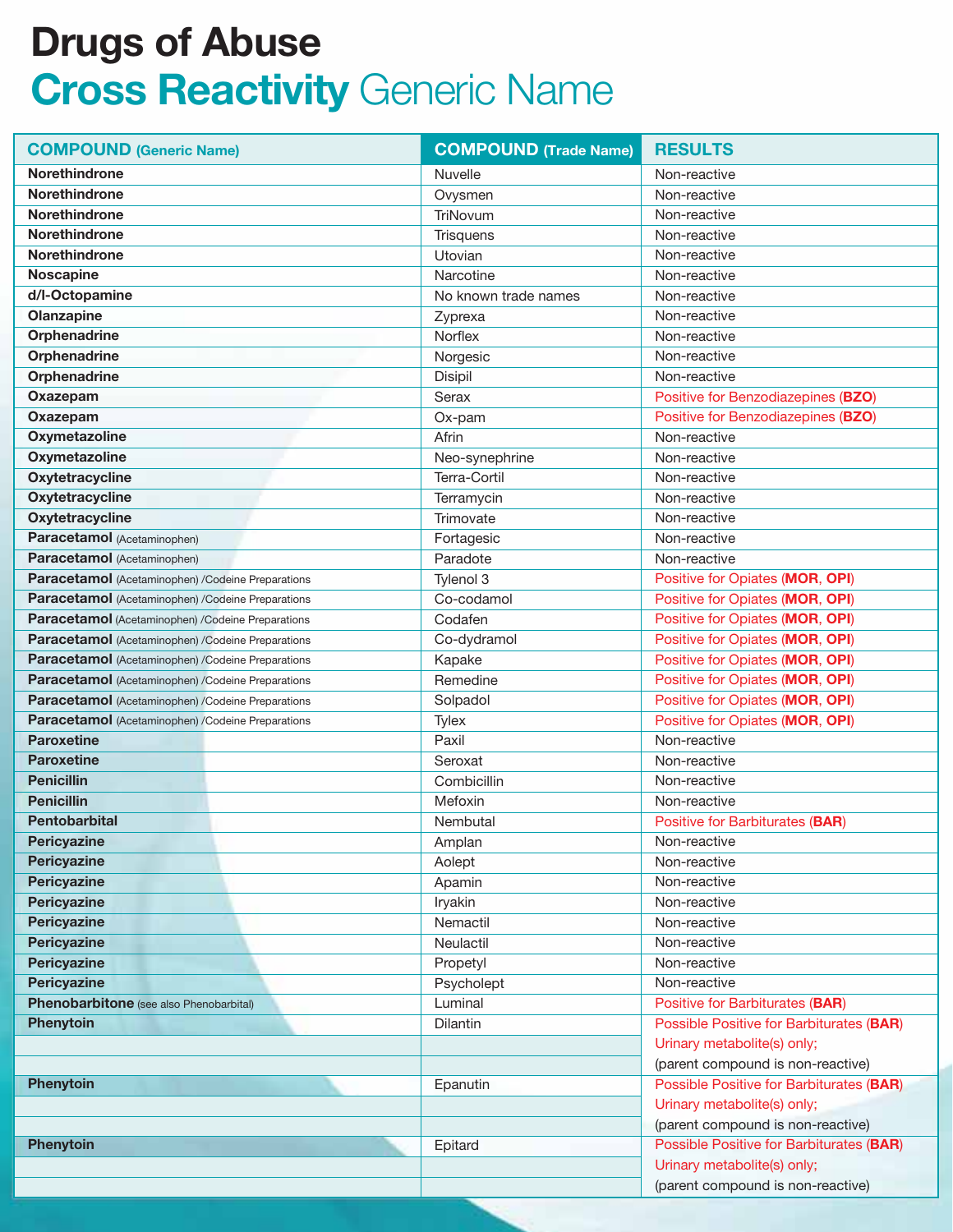| <b>COMPOUND (Generic Name)</b> | <b>COMPOUND (Trade Name)</b> | <b>RESULTS</b>                               |
|--------------------------------|------------------------------|----------------------------------------------|
| <b>Phenobarbital</b>           | Donnatal                     | Positive for Barbiturates (BAR)              |
| <b>Pholcodine</b>              | Galenphol                    | Positive for Opiates (MOR, OPI)              |
| <b>Pholcodine</b>              | Strong BP                    | Positive for Opiates (MOR, OPI)              |
| <b>Pholcodine</b>              | Pavacol-D                    | Positive for Opiates (MOR, OPI)              |
| <b>Pholcodine</b>              | Thebacon                     | Positive for Opiates (MOR, OPI)              |
| Piperacillin                   | Pipracil                     | Non-reactive                                 |
| Piperacillin                   | Tazobactam                   | Non-reactive                                 |
| Prazepam                       | Centrax                      | Positive for Benzodiazepines (BZO)           |
| Prazepam                       | Demetrin                     | Positive for Benzodiazepines (BZO)           |
| Prednisolone                   | Delta-cortef                 | Non-reactive                                 |
| <b>Prednisolone</b>            | Econopred                    | Non-reactive                                 |
| <b>Prednisolone</b>            | Inflamase                    | Non-reactive                                 |
| Prednisolone                   | Pediapred                    | Non-reactive                                 |
| <b>Prednisolone</b>            | Prelone                      | Non-reactive                                 |
| <b>Procaine</b>                | Novocain                     | Positive for Opiates (OPI, MOP)              |
| Progesterol                    |                              | Non-reactive                                 |
| <b>Promethazine</b>            | Allerfen                     | Positive for Tricyclic Antidepressants (TCA) |
| <b>Promethazine</b>            | Anergan                      | Positive for Tricyclic Antidepressants (TCA) |
| <b>Promethazine</b>            | Antinaus                     | Positive for Tricyclic Antidepressants (TCA) |
| <b>Promethazine</b>            | Aprobit                      | Positive for Tricyclic Antidepressants (TCA) |
| <b>Promethazine</b>            | Avomine                      | Positive for Tricyclic Antidepressants (TCA) |
| <b>Promethazine</b>            | Baymethzine                  | Positive for Tricyclic Antidepressants (TCA) |
| <b>Promethazine</b>            | Diprozin                     | Positive for Tricyclic Antidepressants (TCA) |
| <b>Promethazine</b>            | Fenergan                     | Positive for Tricyclic Antidepressants (TCA) |
| <b>Promethazine</b>            | Methazine                    | Positive for Tricyclic Antidepressants (TCA) |
| <b>Promethazine</b>            | Phenergen                    | Positive for Tricyclic Antidepressants (TCA) |
| Propranolol                    | Beta-Progane                 | Non-reactive                                 |
| Propranolol                    | Inderal                      | Non-reactive                                 |
| Propranolol                    | Inderetic                    | Non-reactive                                 |
| Propranolol                    | Inderex                      | Non-reactive                                 |
| Pseudoephedrine                | Afrinol                      | Non-reactive                                 |
| Pseudoephedrine                | Sudafed                      | Non-reactive                                 |
| Pseudoephedrine                | Tylenol Cold (combination)   | Non-reactive                                 |
| <b>Pseudeophedrine</b>         | Expulin                      | Non-reactive                                 |
| <b>Ranitidine</b>              | Pylorid, Zantac              | Positive for Methamphetamine (M-AMP)         |
|                                |                              | Urinary metabolite(s) only;                  |
|                                |                              | (parent compound is non-reactive)            |
| <b>Risperidone</b>             | Risperdal                    | Non-Reactive                                 |
| <b>Salbutamol</b>              | Aerocrom                     | Non-reactive                                 |
| <b>Salbutamol</b>              | Aerolin                      | Non-reactive                                 |
| <b>Salbutamol</b>              | Airomir                      | Non-reactive                                 |
| <b>Salbutamol</b>              | Asmasal                      | Non-reactive                                 |
| <b>Salbutamol</b>              | Combivent                    | Non-reactive                                 |
| <b>Salbutamol</b>              | Duovent                      | Non-reactive                                 |
| <b>Salbutamol</b>              | Ventide                      | Non-reactive                                 |
| <b>Salbutamol</b>              | Ventodisks                   | Non-reactive                                 |
| <b>Salbutamol</b>              | Venotlin                     | Non-reactive                                 |
| <b>Salbutamol</b>              | Volmax                       | Non-reactive                                 |
| <b>Secobarbital</b>            | Seconal                      | Positive for Barbiturates (BAR)              |
| <b>Sennosides</b>              | Senokot                      | Non-reactive                                 |
| <b>Sertraline</b>              | Zoloft                       | Potential Positive for Benzodiazepines (BZO) |